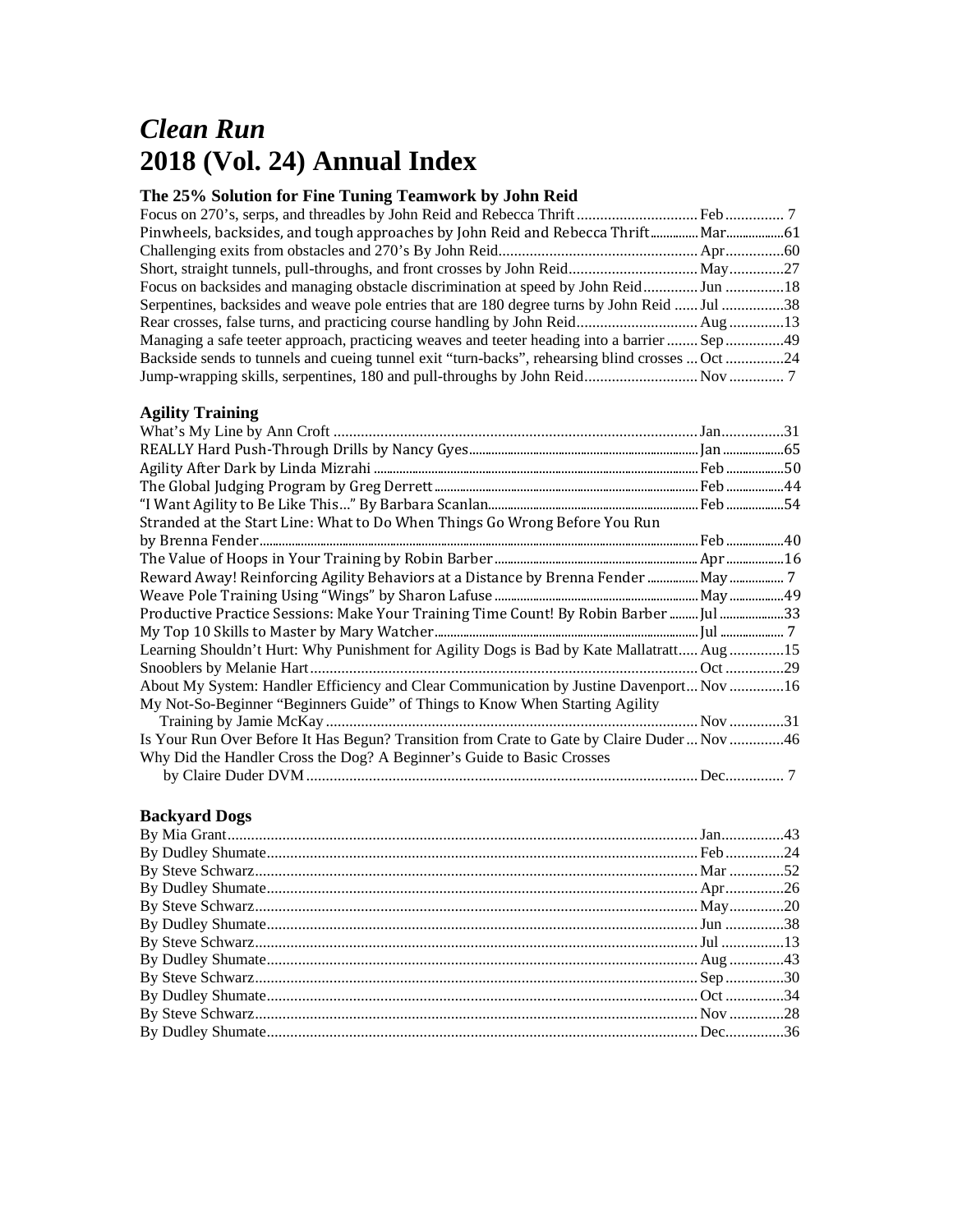| Behavior and Training Articles by Emma Parsons, BA, KPA CTP, APDT, CDBC                                                                                      |  |
|--------------------------------------------------------------------------------------------------------------------------------------------------------------|--|
| Aggression, Reactivity and Agility? Key Considerations for You and Your Dog  May 36                                                                          |  |
|                                                                                                                                                              |  |
|                                                                                                                                                              |  |
|                                                                                                                                                              |  |
| Building a Reward System for Effective Dog Training by Anne Stocum                                                                                           |  |
|                                                                                                                                                              |  |
|                                                                                                                                                              |  |
|                                                                                                                                                              |  |
| <b>The Construction Zone</b>                                                                                                                                 |  |
|                                                                                                                                                              |  |
| <b>Distance Handling in Action by Kristy Netzer</b>                                                                                                          |  |
|                                                                                                                                                              |  |
| Distance Jump Training for Any Dog by Stacy Winkler                                                                                                          |  |
|                                                                                                                                                              |  |
|                                                                                                                                                              |  |
|                                                                                                                                                              |  |
|                                                                                                                                                              |  |
|                                                                                                                                                              |  |
|                                                                                                                                                              |  |
| Dog Health                                                                                                                                                   |  |
| Alphabet Soup by Drs. Renee McDougall, Tyler Clough, and David Dycus24<br>Eat Like a Champion: Nutrition Essentials for the Sporting Dog by Drs. Nicole Chun |  |
|                                                                                                                                                              |  |
|                                                                                                                                                              |  |
| Tick-Borne Diseases in Agility Dogs by Matt Brunke, DVM and Nicole Chun, DVM  Jun 34                                                                         |  |
| The Importance of Warm-Up and Cool-Down Exercises by Doctors Malcolm Ware,                                                                                   |  |
|                                                                                                                                                              |  |
| Return to Agility Following Treatment for Medial Shoulder Syndrome: The Facts, the                                                                           |  |
|                                                                                                                                                              |  |
| <b>Editorial</b>                                                                                                                                             |  |
|                                                                                                                                                              |  |
|                                                                                                                                                              |  |
|                                                                                                                                                              |  |
|                                                                                                                                                              |  |
|                                                                                                                                                              |  |
|                                                                                                                                                              |  |
|                                                                                                                                                              |  |
|                                                                                                                                                              |  |
|                                                                                                                                                              |  |
|                                                                                                                                                              |  |
|                                                                                                                                                              |  |
|                                                                                                                                                              |  |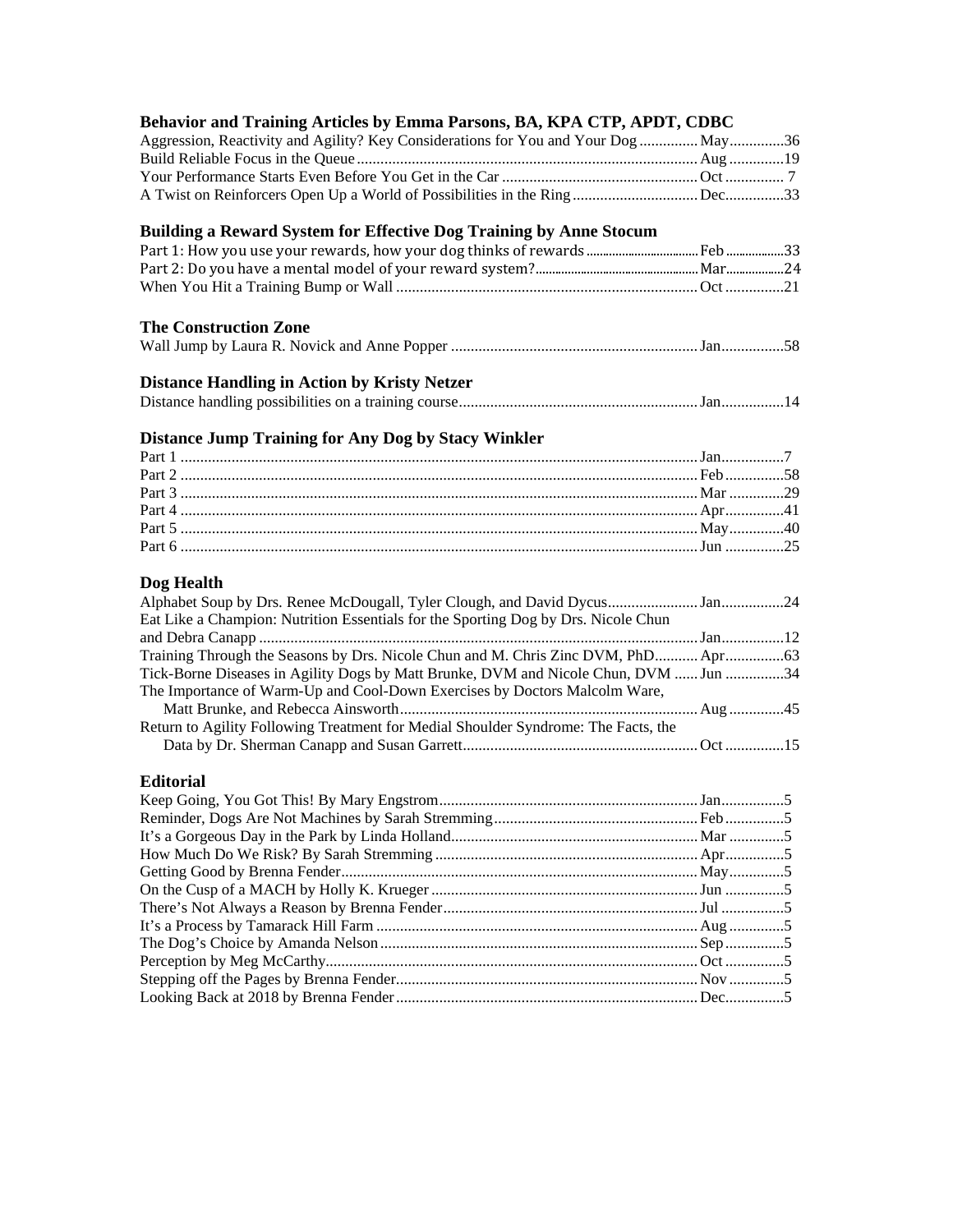| How Not to Lose Your 2-On/2-Off Contacts by Sandy Rogers                                 |  |
|------------------------------------------------------------------------------------------|--|
|                                                                                          |  |
|                                                                                          |  |
|                                                                                          |  |
|                                                                                          |  |
|                                                                                          |  |
|                                                                                          |  |
| <b>Jump Training by Susan Salo</b>                                                       |  |
|                                                                                          |  |
|                                                                                          |  |
| The Judge's Debriefing                                                                   |  |
|                                                                                          |  |
|                                                                                          |  |
|                                                                                          |  |
|                                                                                          |  |
| <b>Managing Your Training Time by Melanie Miller</b>                                     |  |
|                                                                                          |  |
|                                                                                          |  |
|                                                                                          |  |
| <b>Miscellaneous</b>                                                                     |  |
|                                                                                          |  |
| How to Chop Dog Treats in 5 Minutes or Less by Katherine Ostiguy, KPA, CTP Jan56         |  |
|                                                                                          |  |
| Transitioning from Dog Trainers to Canine Education Specialists- The Bond-Based          |  |
|                                                                                          |  |
|                                                                                          |  |
|                                                                                          |  |
|                                                                                          |  |
| <b>My Favorite Jumping Exercise</b>                                                      |  |
|                                                                                          |  |
|                                                                                          |  |
|                                                                                          |  |
|                                                                                          |  |
|                                                                                          |  |
|                                                                                          |  |
|                                                                                          |  |
|                                                                                          |  |
| <b>Plan for Action by Mia Grant</b>                                                      |  |
|                                                                                          |  |
|                                                                                          |  |
| Rewarding the dog for coming to us after a tunnel and then redirecting to a jump Apr56   |  |
|                                                                                          |  |
| 2018 AKC National Agility Championship training preparations and take-home lessons Aug39 |  |
|                                                                                          |  |
|                                                                                          |  |
|                                                                                          |  |
| Getting ready for the USDAA Cynosports Games-drills that fit in a 40ft X 50ft areaDec31  |  |
|                                                                                          |  |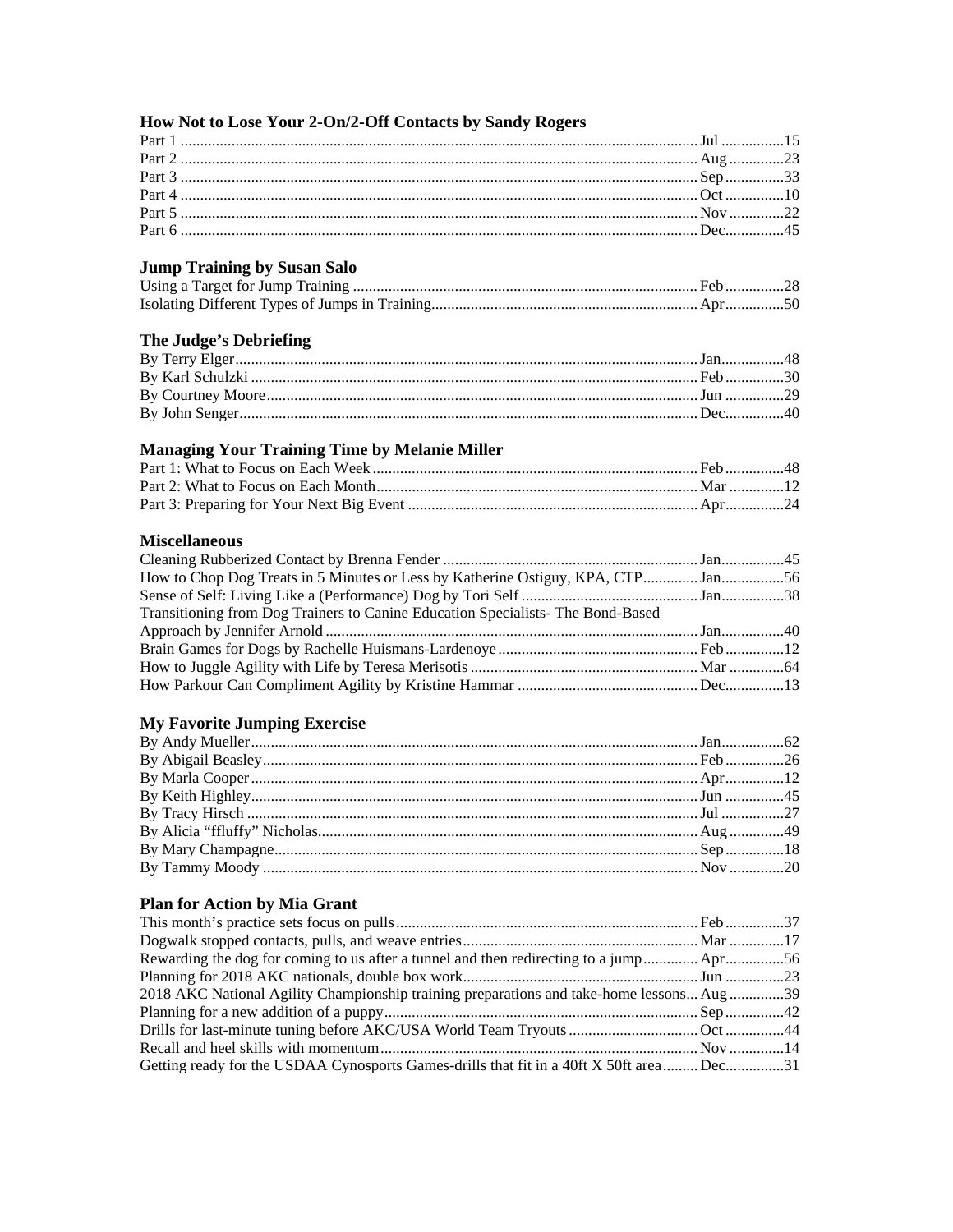## **Power Paws Drills and Skills by Nancy Gyes**

## **Practically Training by Sandy Rogers**

## **Pressure and Training Articles by Tammy Moody**

## **The Seven Sins by Simone "Tig" Stephenson**

## **Starting Off Right by Bobbie Lyons, CCFT, KPA-CTP, Cert CF**

### **Super Sets by Dudley Shumate**

| Driving lines, interesting weave entries, threadles, backsides, tight front sides, long jumps May44 |  |
|-----------------------------------------------------------------------------------------------------|--|
|                                                                                                     |  |
|                                                                                                     |  |
|                                                                                                     |  |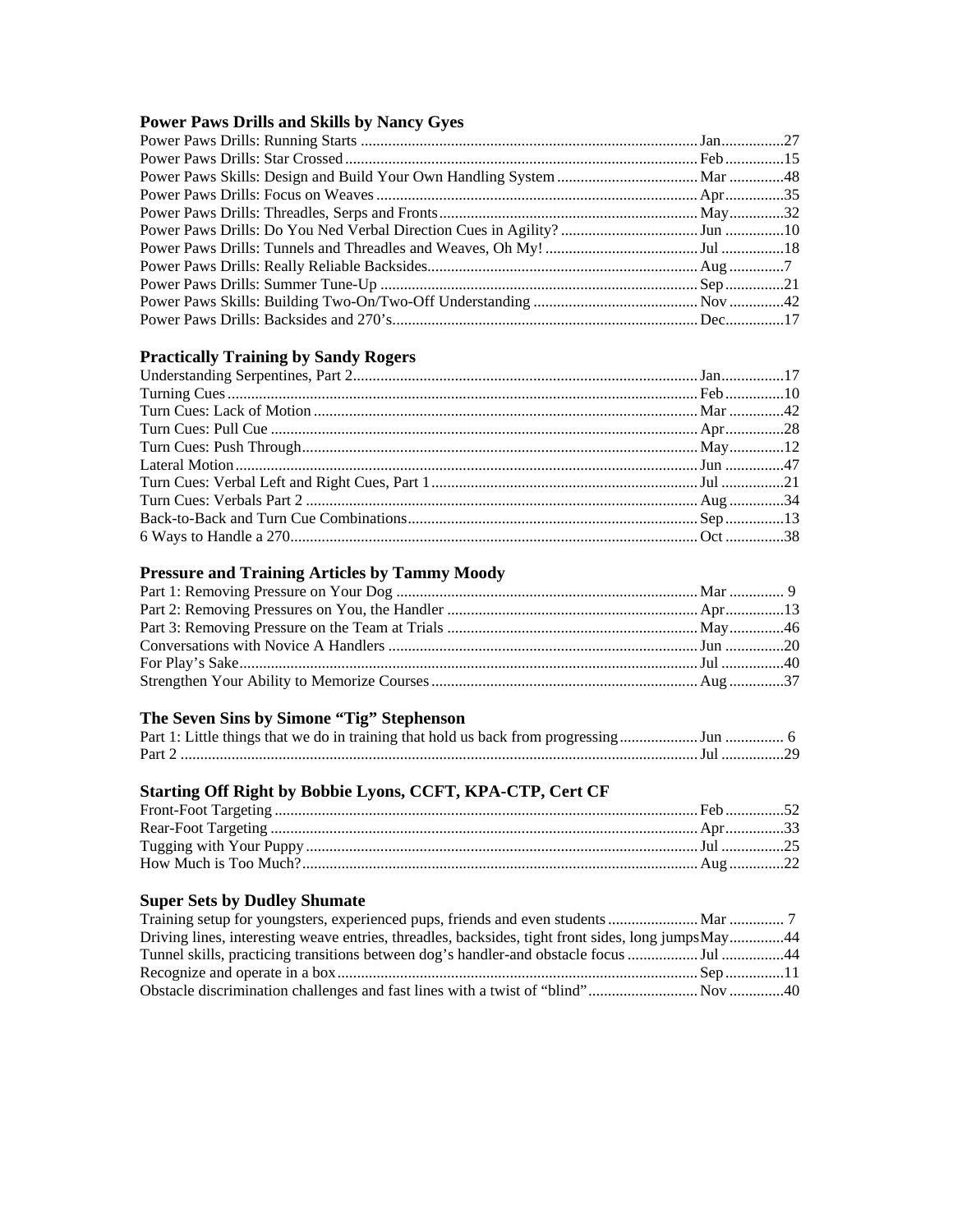## **Team Small Dog Agility Humility by Laura Hartwick**

## **Themes Like a Good Idea by David Bozak**

### **Tip of the Month**

## **Training Articles by Eileen Anderson**

## **Training Freedom: Here I Go Again! By Jo Sermon**

| Assessing verbal and physical cues, tunnel training setbacks, dogwalk and seesaw May22          |  |
|-------------------------------------------------------------------------------------------------|--|
| Dogwalk in speed circles, offset jumps in send aways, lateral distance in one jump work. Jun 40 |  |
|                                                                                                 |  |
|                                                                                                 |  |
| Weave pole training, A-frame is being raised, two-jump work, left/right discriminations  Sep 25 |  |
|                                                                                                 |  |
| Sequencing and focus work with obstacles and creating independent contact and weaves Nov  9     |  |
|                                                                                                 |  |